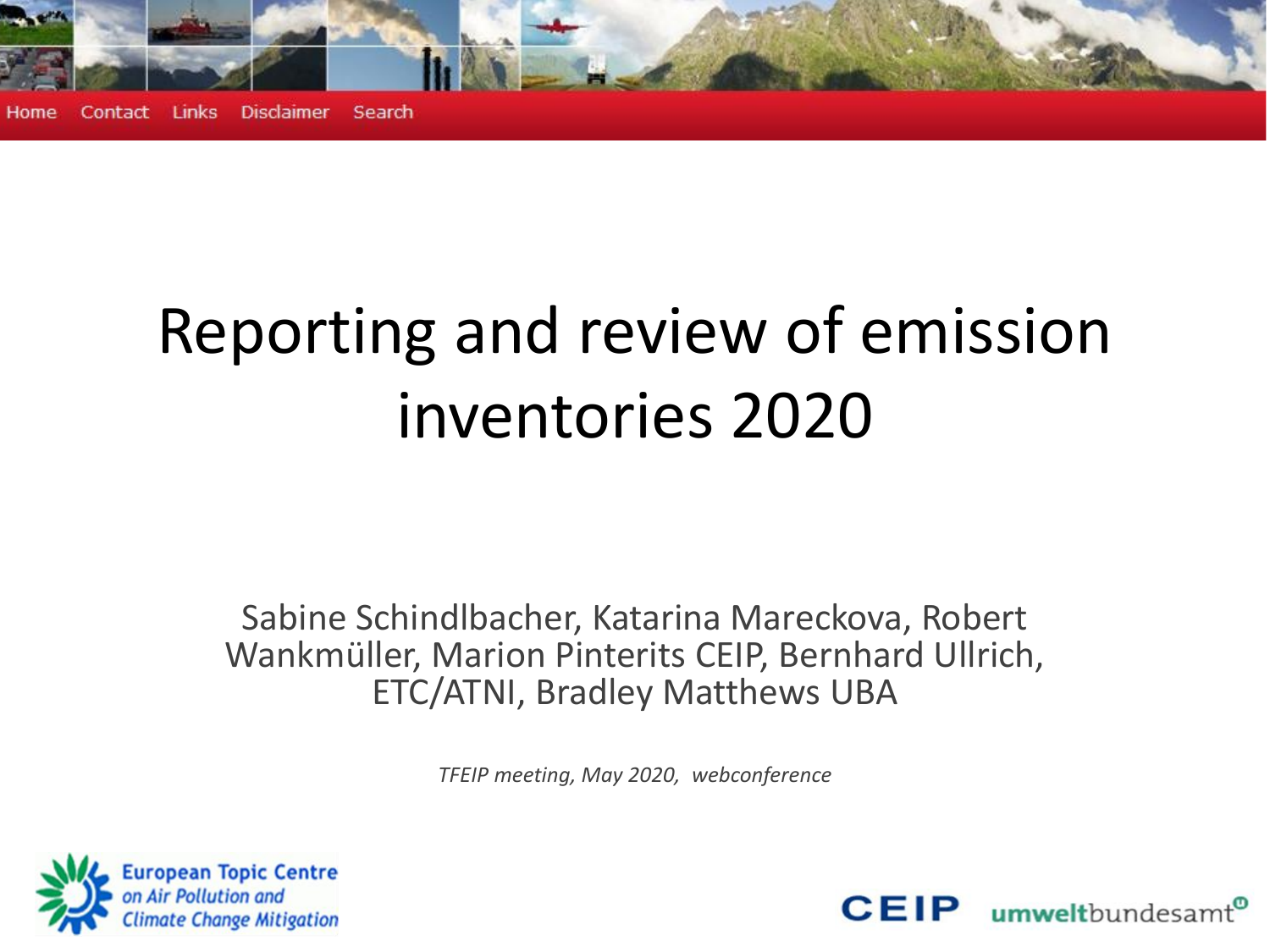# Status of reporting



#### **CEIP** umweltbundesamt<sup>®</sup>

- **42 Annex I tables**
- **26 resubmissions**
- **36 Parties provided AD**
- **36 IIRs (27 in 2010)**
- **Completeness of time series reporting improved over last year**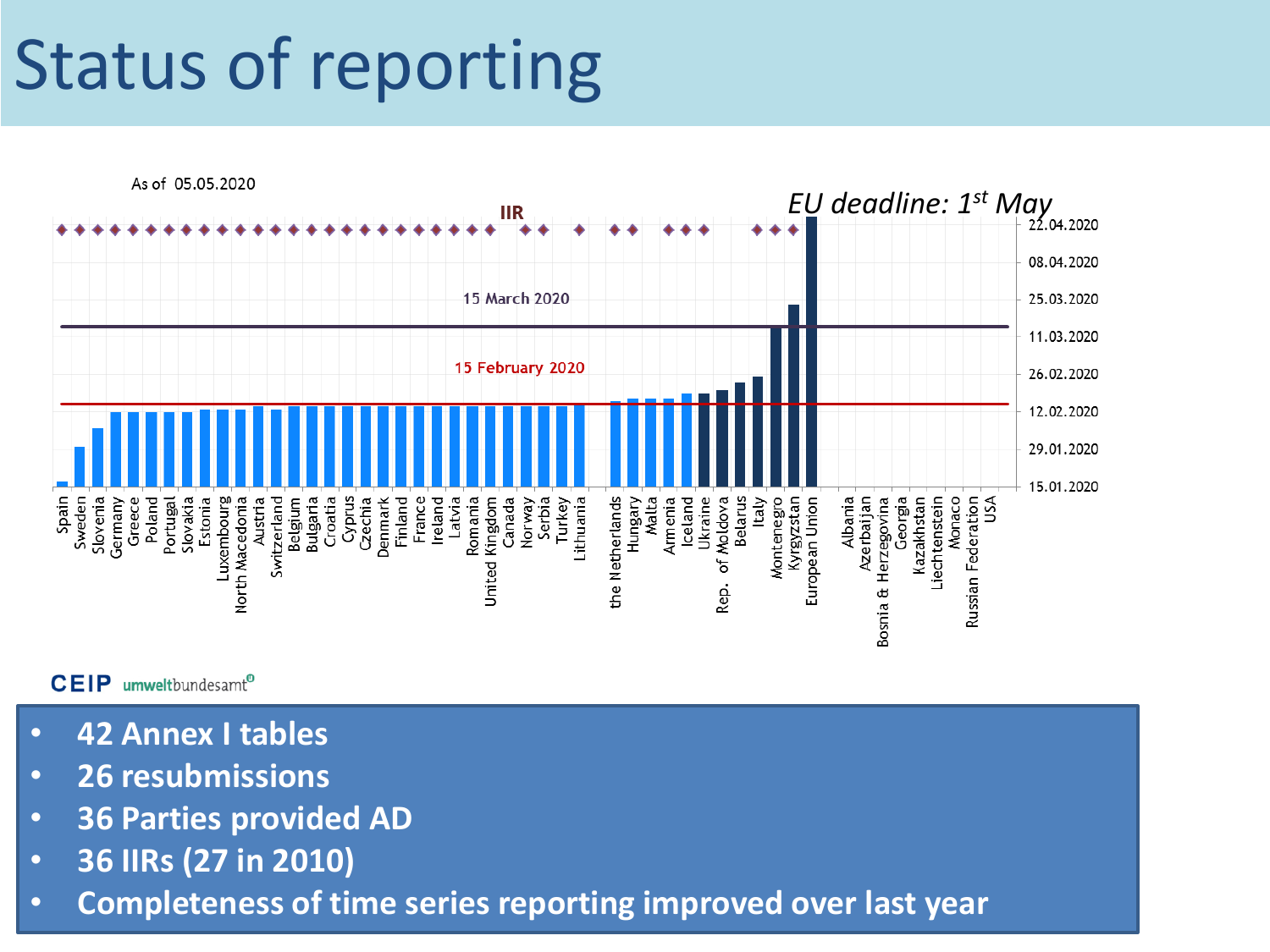## Gridded and LPS emissions – persisting challenges

- Exchanged longitude/latitude coordinates
- LPS placed outside country borders (Also some E-PRTR LPS data used as proxy information were placed outside country borders)
- **Missing data: Emissions for more than 50% area have to be gapfilled by expert estimates**
- Short time between grid-reporting and delivering gridded data to modelers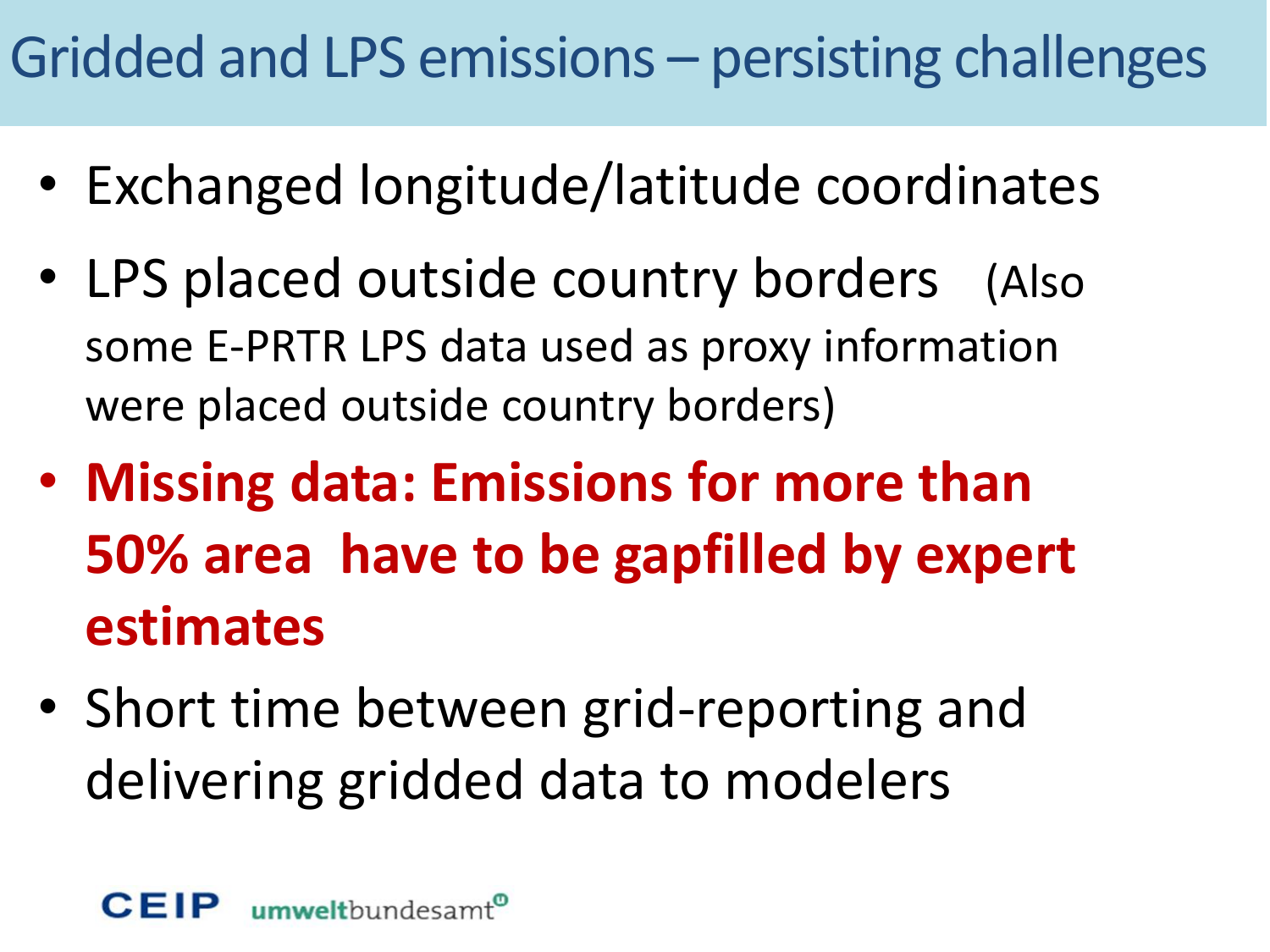## Main Pollutants, PM and BC: Gap filling update

- Documentation and implementation has been partially automatised (R codes):
	- Step 1 Quality control
	- Step 2 Implementation of gapfilling and compilation of EMEP Dataset to be gridded
- The routine utilises reported data (current and previous year), gapfilled data from previous year, independent estimates from GAINS and EDGAR as well as economic statistics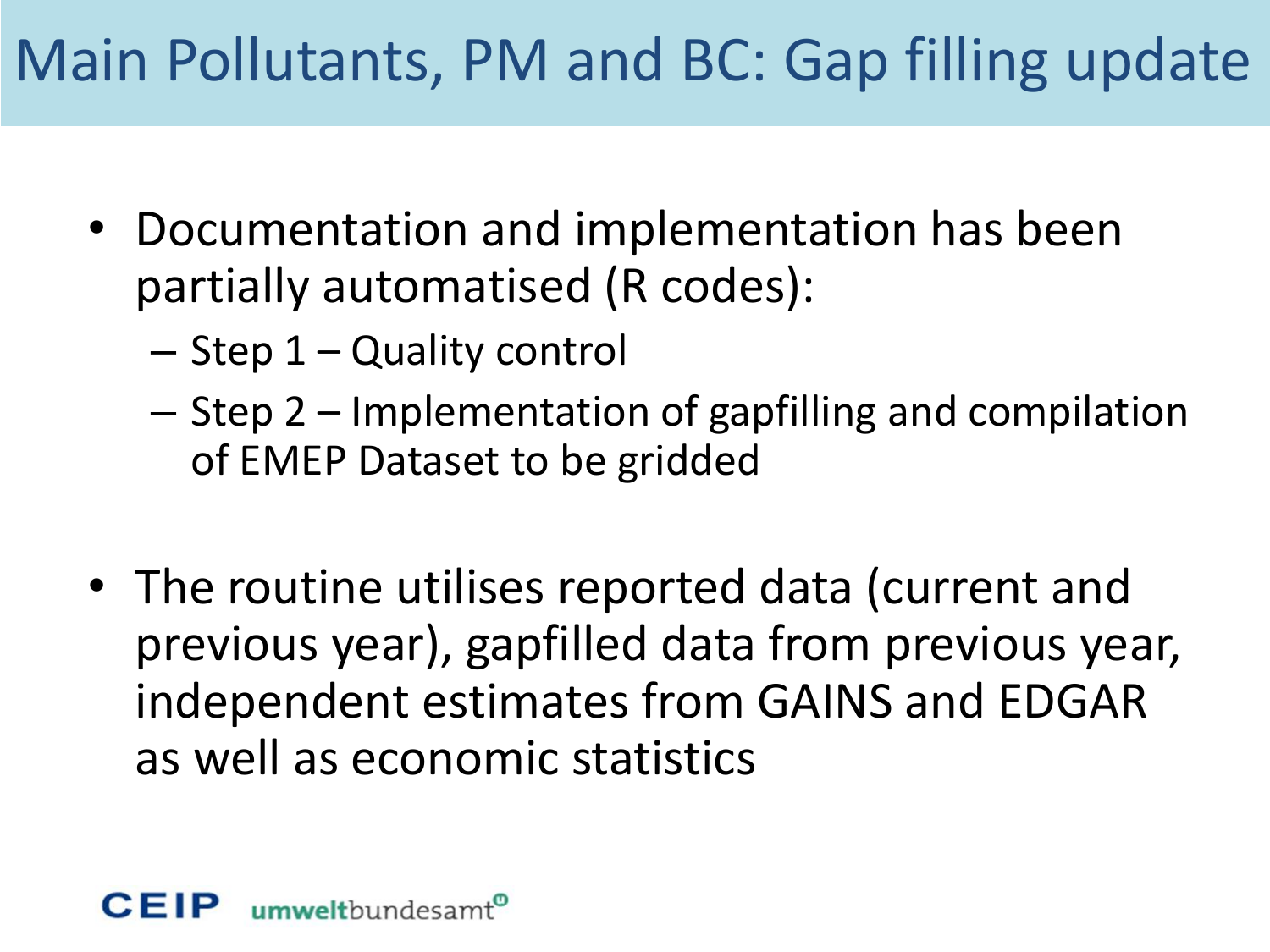# Technical review of air emission inventories

- $\triangleright$  Initial checks formal criteria (timeliness, completeness,..)all countries
- $\triangleright$  Extended checks consistency, comparability, recalculations, KCA, trends, .. (national totals, (GNFR), pollutants)- all countries
- ➢ **Findings** are provided to countries **2 times**, beginning March (before resubmission deadline) and end March [http://www.ceip.at/review\\_results/](http://www.ceip.at/review_results/)
- $\triangleright$  Tests are regularly extended
- ➢ **In-depth review**  consistency, comparability, recalculations, KCA, accuracy (NFR sectoral level) -selected countries (up to 10 annually)

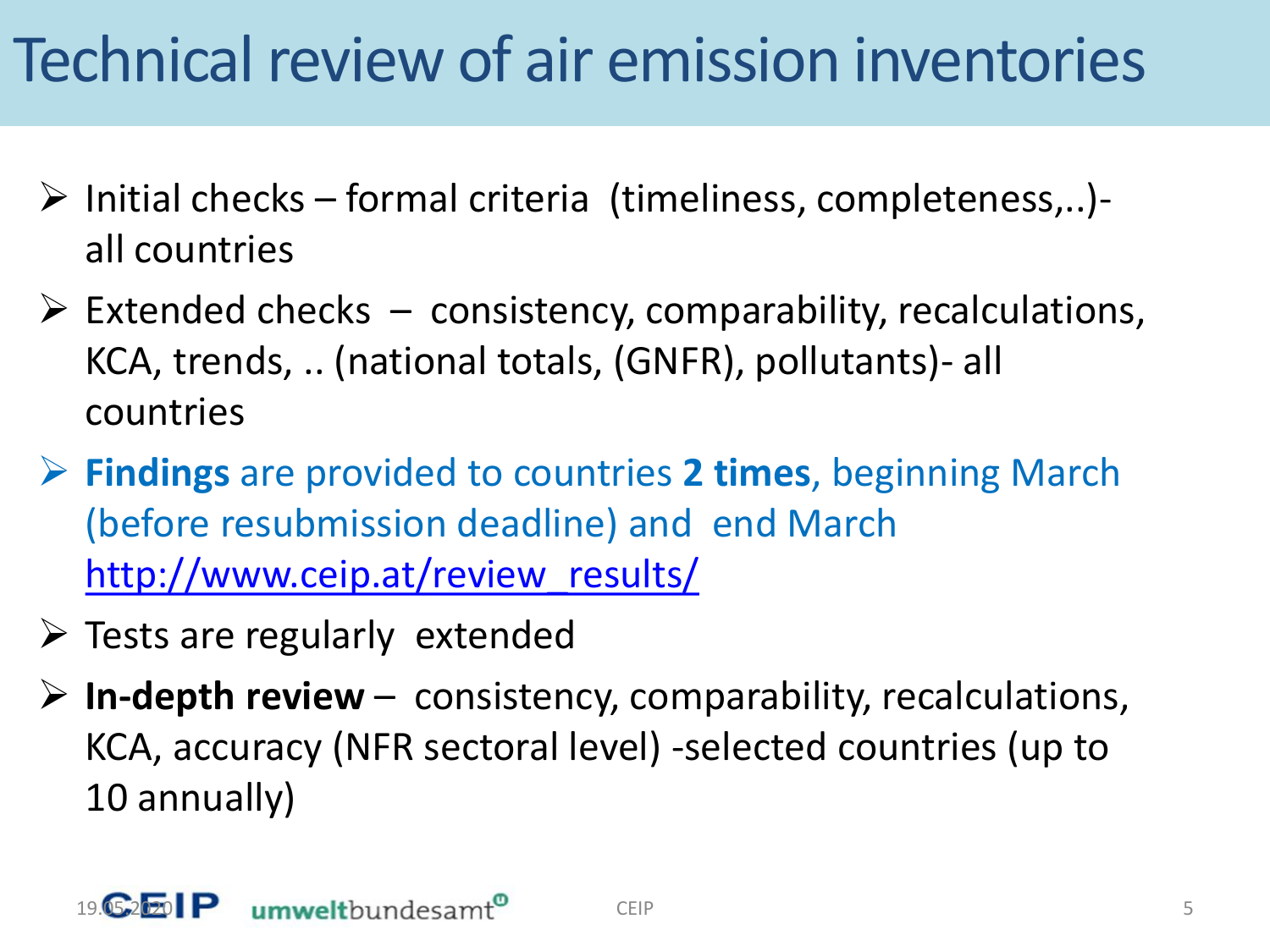# In-depth review 2020

Revised review plan approved by EMEP SB meeting in Sept. 2018, Harmonized with EU/EEA

#### **2020**

Liechtenstein

Switzerland

Iceland

Kyrgyzstan

Kazakhstan

Monaco

North Macedonia

EU

[http://www.ceip.at/ review\\_results/stage3\\_country\\_reports](http://www.ceip.at/ms/ceip_home1/ceip_home/review_results/stage3_country_reports/)/

Preparatory phase  $-$  first questions to Parties; May – ( beginning June)

• Meeting 25-28 June 2019 in Copenhagen cancelled - webconferences instead

• Finalisation of reports during summer and publication before EB meeting

• All info and data for reviewers are at **wiki** 

*B&H – no data, no communication* 

umweltbundesamt<sup>®</sup> **CEIP**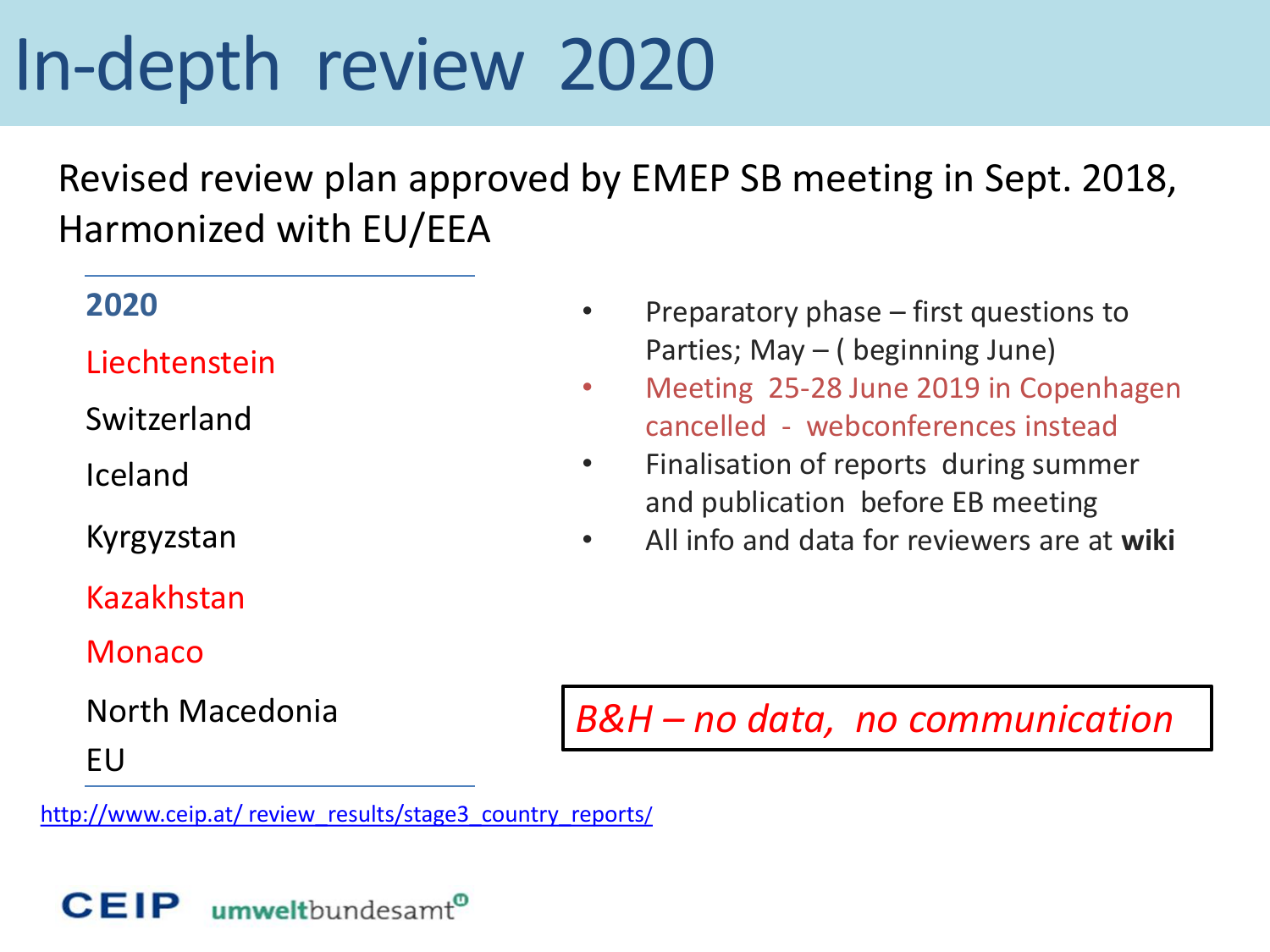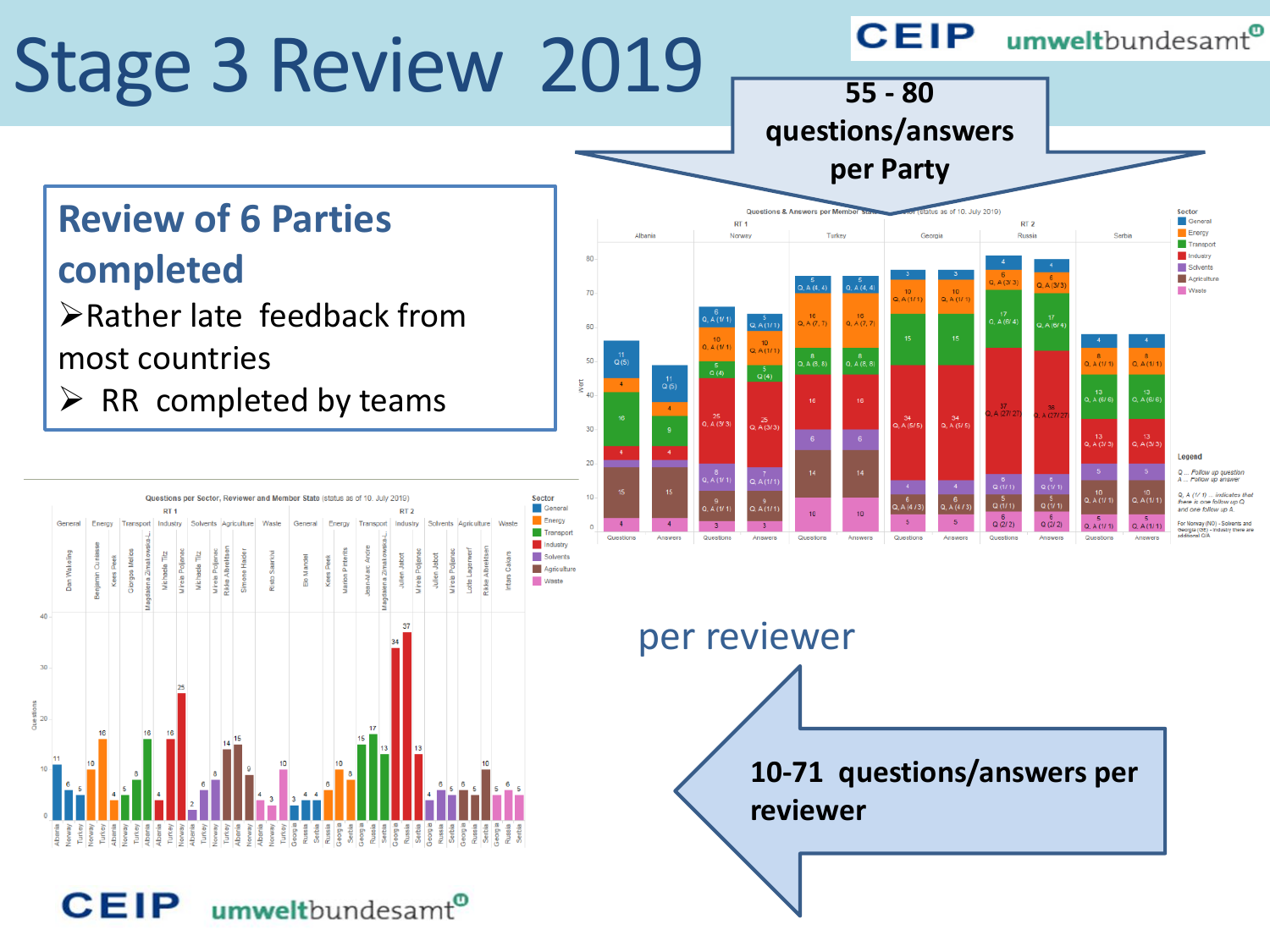# Roster of experts

#### **Total Number of experts participating in Stage 3 review per country since 2008**

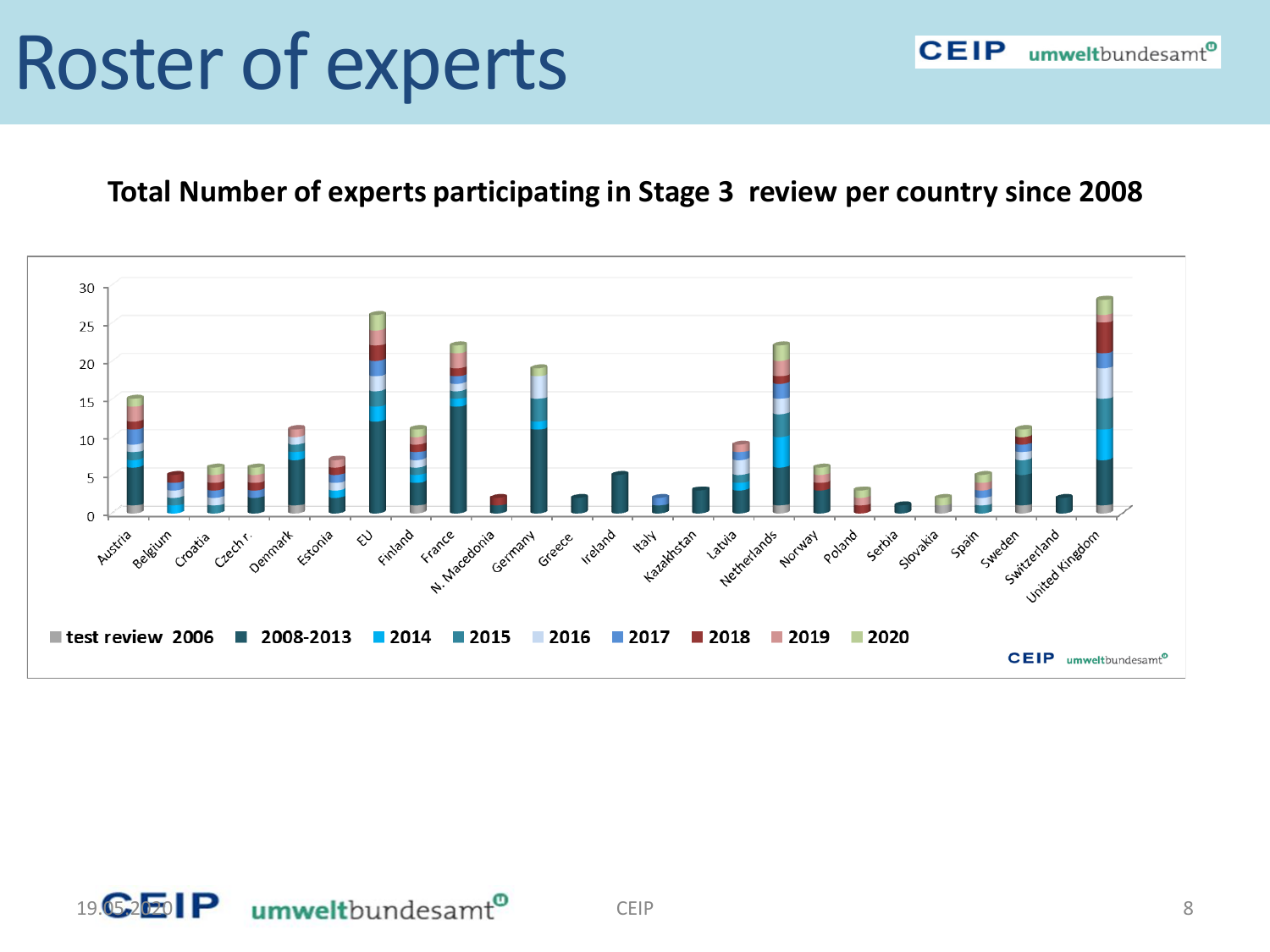# In depth review after 2020

### • **Review in 2021:**

- Check 4 remaining countries : Montenegro, Monaco, Liechtenstein and Kazakhstan
- Evaluate the process- most frequent findings
- Check for selected sectors if recommendations of Expert Review Teams are implemented…
- **Review after 2022/after revision of GP ceilings:**
	- Strategy to be proposed in cooperation with experienced Lead Reviewers and TFEIP
		- e.g. focus on certain topics for all Parties
			- selected sectors
			- selected pollutants
			- gridded data
			- LPS data
			- **Projections**
			- uncertainty
			- inclusion of condensables in PM…
	- Review of adjustments???<br>**IP** unwelthundesamt<sup>®</sup>

CEIP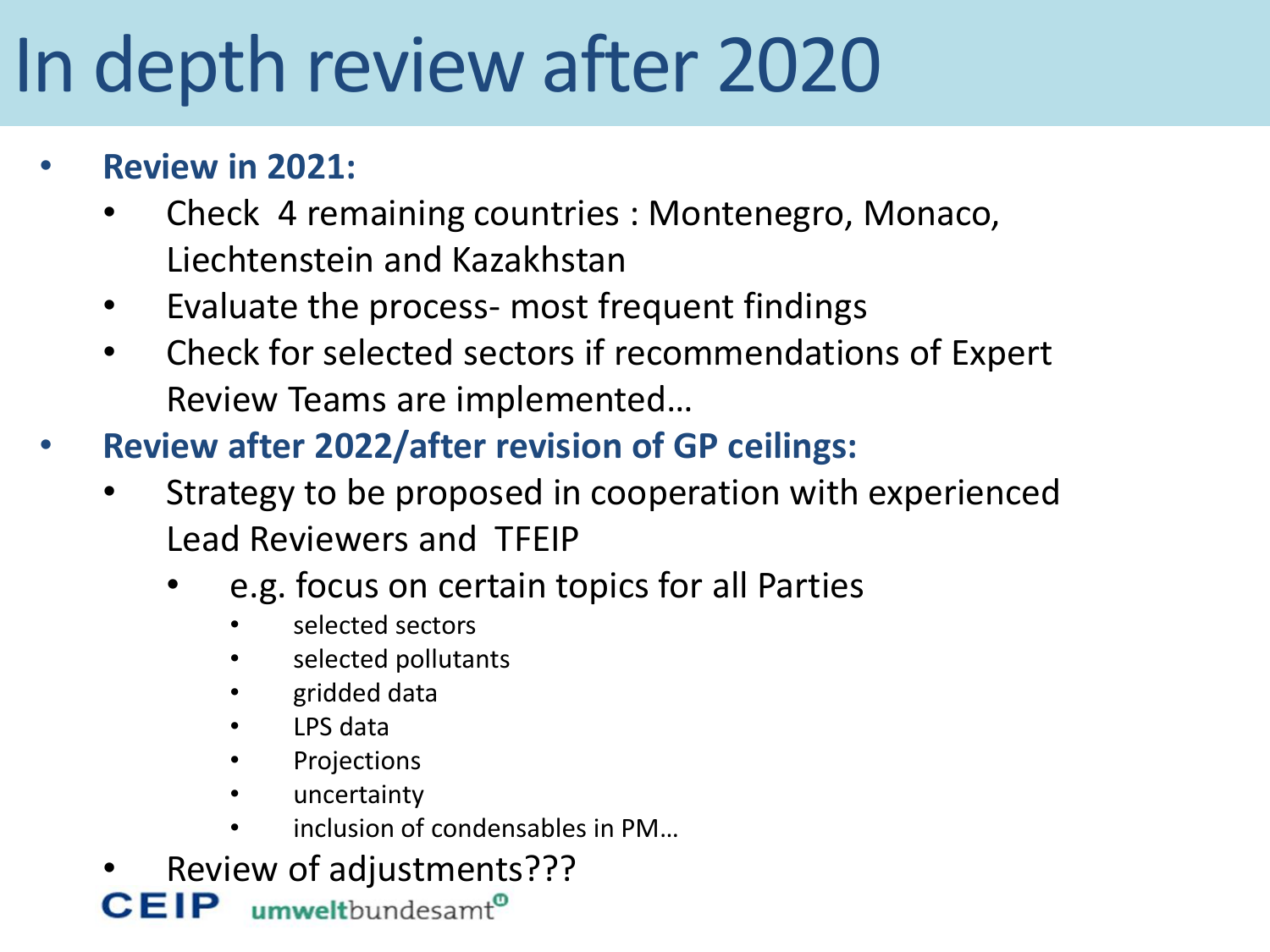## Adjustment review 2020

10 countries - approved Adjustments for approx. 35 sector/pollutant cases [https://webdab01.umweltbundesamt.at/cgi-bin/adj\\_GP.pl](https://webdab01.umweltbundesamt.at/cgi-bin/adj_GP.pl)  $\checkmark$  1 NEW application: Czechia, NH<sub>3</sub> and NMVOC in Agriculture

- Approach and review harmonised with NECD review
- Initial checks of submitted adjustment applications, assessment of formal criteria (CEIP in cooperation with TFEIP and UNECE secretariat)

## • **Time schedule:**

CEIP

- Desk review: May mid June (webconferences will be organised as needed)
- Status report to EMEP SB: end June !!!
- Finalisation of country report (CZ) July

umweltbundesamt®

• **Adoption of expert review team recommendations: Sept (EMEP SB meeting)**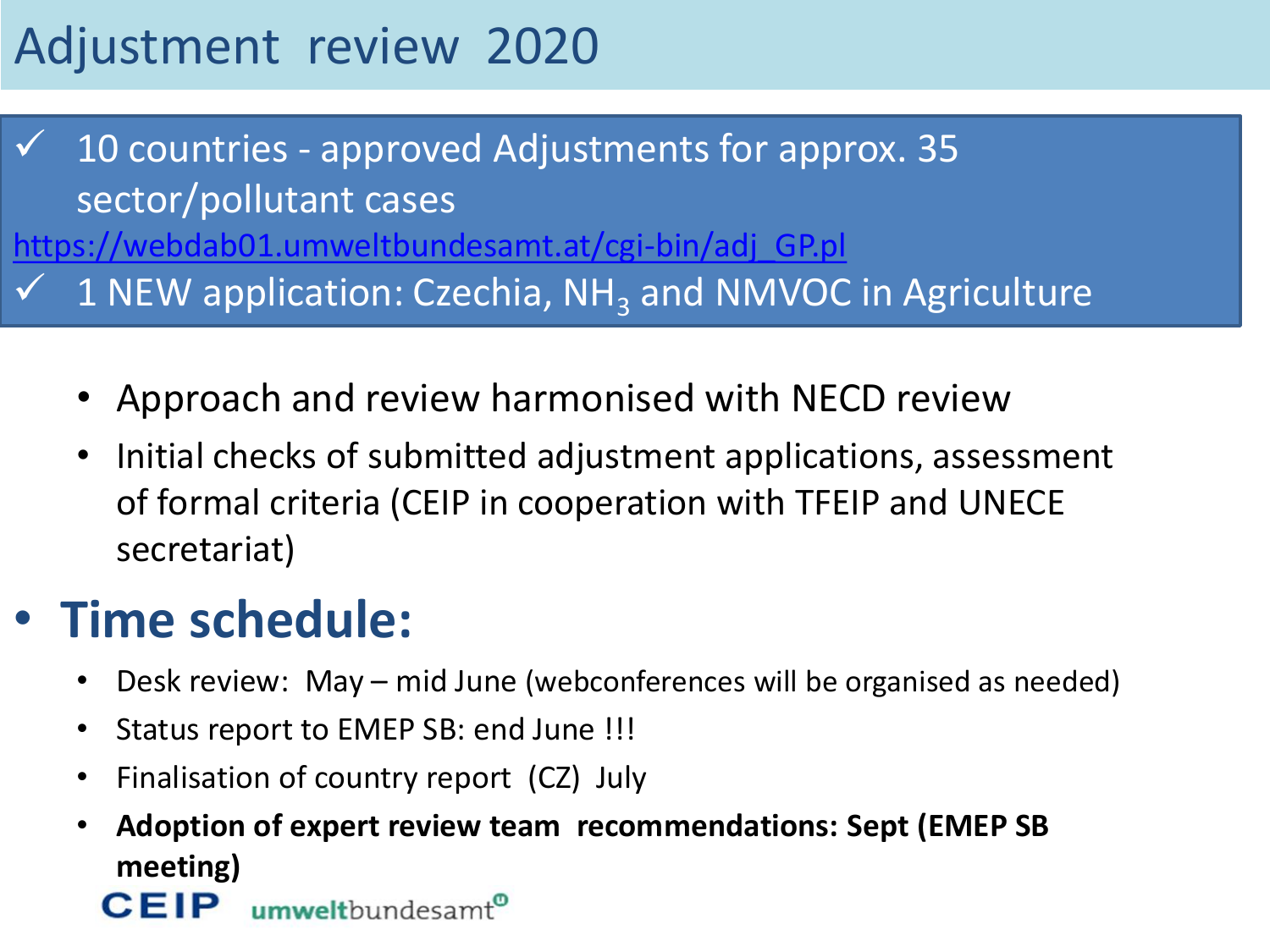## Condensable Component of PM

- recommended structure for IIR contains a table with information on the inclusion of the condensable component from  $PM_{10}$  and  $PM_{25}$  emission factors
- 21 Parties provided information in 2020 with a varying level of detail
- Conclusion from reporting in 2019: often it is not clear for Parties if the condensable component is included in the used Emission Factors and often the reported data is a mix of "included" and "not included"
- Workshop on the topic was organised by MSC west in March
- Conclusion of the workshop will indicate which supporting information provided by Parties would be helpful for the interpretation of the reported PM data

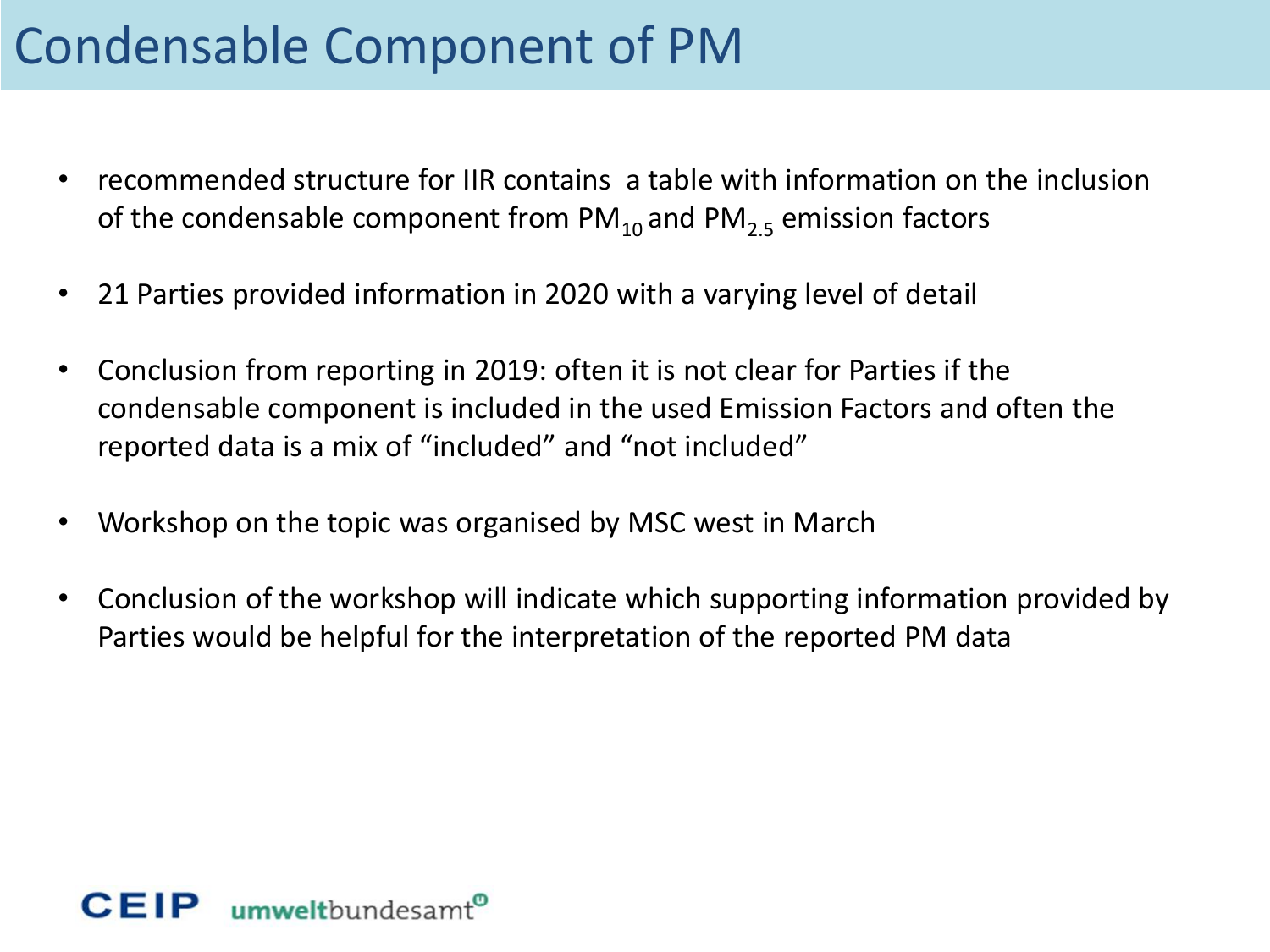## Black Carbon Reporting

| Party             | <b>Black</b><br>Carbon | Party                     | <b>Black</b><br>Carbon |
|-------------------|------------------------|---------------------------|------------------------|
| Austria           |                        | Albania                   |                        |
| Belgium           | 2000 - 2018            | Armenia                   | 2018                   |
| <b>Bulgaria</b>   | 1990 - 2018            | Azerbaijan                |                        |
| Croatia           | 1990 - 2018            | <b>Belarus</b>            | 2018                   |
| Cyprus            | 2000 - 2018            | Bosnia &<br>Herzegovina   |                        |
| Czechia           | 1990 - 2018            | Canada                    | 2013-2018              |
| Denmark           | 1990 - 2018            | Georgia                   |                        |
| Estonia           | 2000 - 2018            | Iceland                   | 1990 - 2018            |
| Finland           | 1990 - 2018            | Kazakhstan                |                        |
| France            | 1990 - 2018            | Kyrgyzstan                | 2018                   |
| Germany           | 2000 - 2018            | Liechtenstein             |                        |
| Greece            | 1990 - 2018            | Monaco                    |                        |
| Hungary           | 2000 - 2018            | Montenegro                | 1990 - 2018            |
| Ireland           | 1990 - 2018            | Norway                    | 1990 - 2018            |
| Italy             | 1990 - 2018            | Republic of<br>Moldova    | 1990 - 2017            |
| Latvia            | 1990 - 2018            | <b>North</b><br>Macedonia | 1990 - 2018            |
| Lithuania         | 1990 - 2018            | Russian<br>Federation     |                        |
| Luxembourg        |                        | Serbia                    | 1990 - 2018            |
| Malta             | 2005 - 2018            | Switzerland               | 1980 2018              |
| Netherlands       | 1990 - 2018            | Turkey                    |                        |
| Poland            | 1990 - 2018            | Ukraine                   | 2017, 2018             |
| Portugal          | 1990 - 2018            | <b>United States</b>      |                        |
| Romania           | 1990 - 2018            |                           |                        |
| Slovakia          | 1990 - 2018            |                           |                        |
| Slovenia          | 2000 - 2018            |                           |                        |
| Spain             | 2000 - 2018            |                           |                        |
| Sweden            | 2000 - 2018            |                           |                        |
| United<br>Kingdom | 1990 - 2018            |                           |                        |
| EU                | 1990 - 2018            |                           |                        |

40 Parties reported BC in the submission 2020 39 Parties reported BC data for 2018



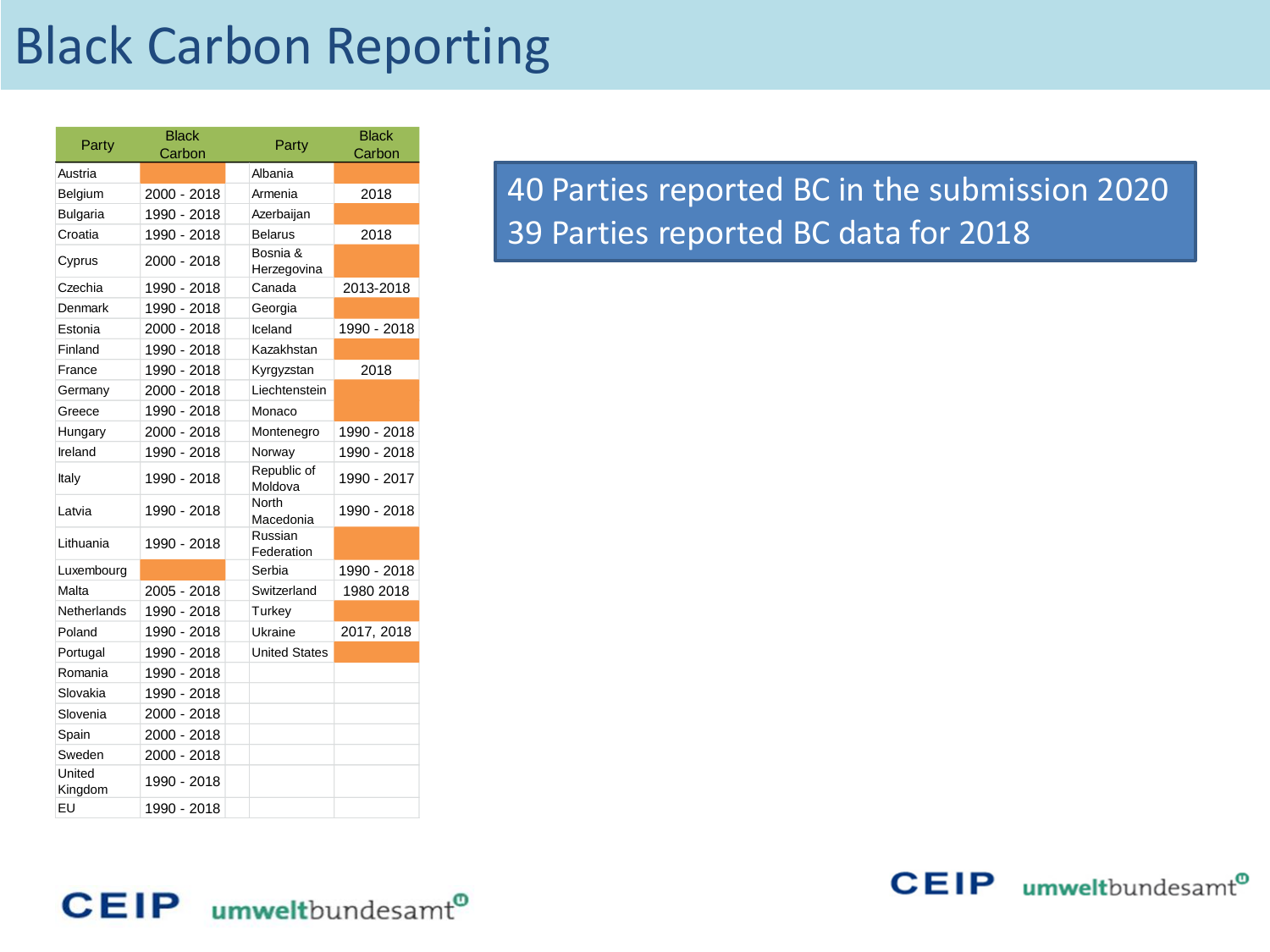### Revised Annex I

- **Extended Annex I was tested in 2019** 
	- No problems reported by users and during import into DB system
	- Approved by SB/EB meeting in 2019 to be used 2020 onwards
	- CEIP in cooperation with EEA revised accordingly extended guidance

### **All countries used revised Annex I**

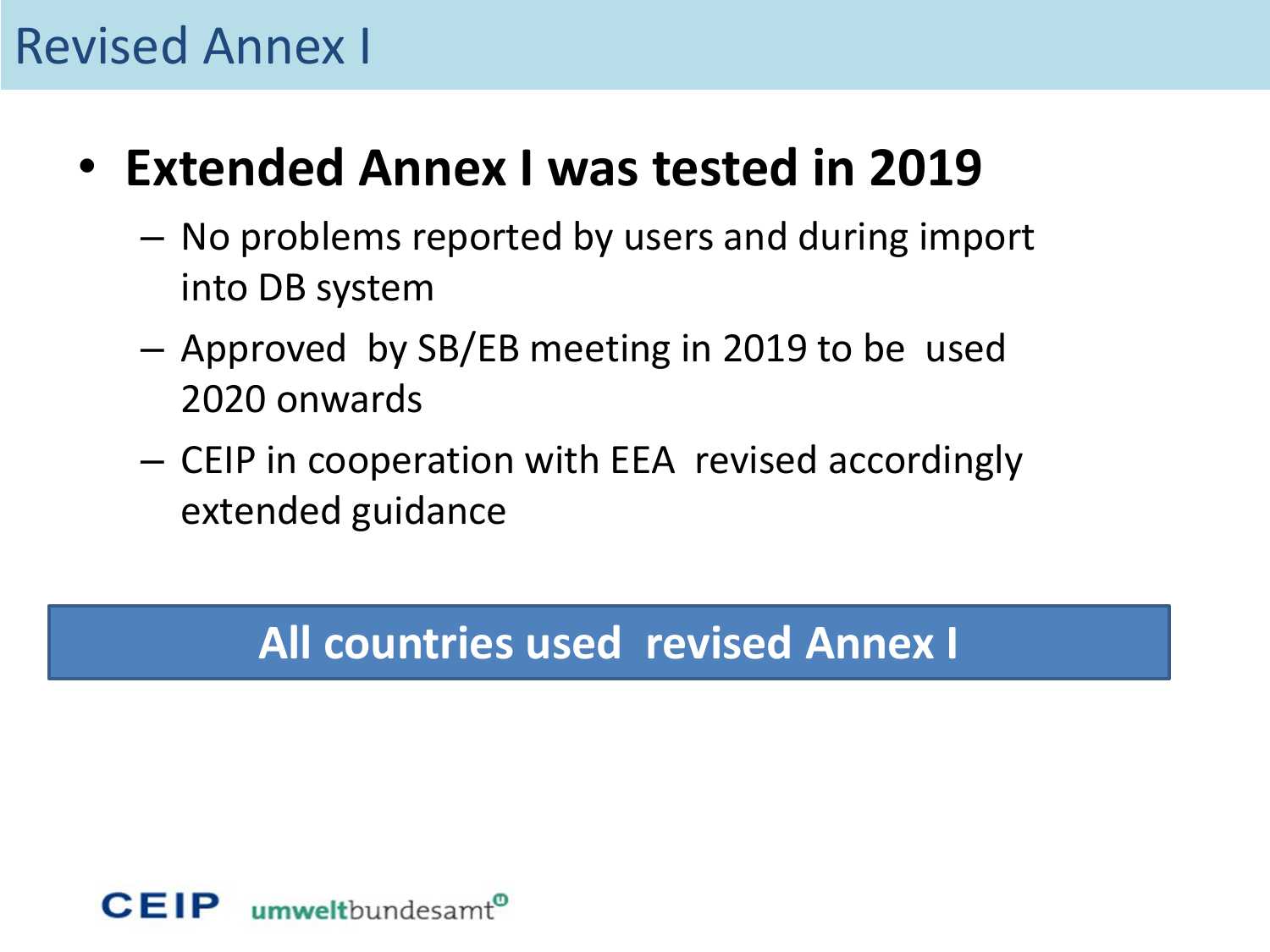## CEIP wishlist

- Report
- Report in time
- Report Activity Data
- Report LPS and gridded data in the right format
- Follow the recommended structure of the IIR
- Include Information on uncertainty in the IIR
- Nominate Reviewers for the Roster of experts
- Communicate with us (during the Stage 3 Review and throughout the year)

[emep.emissions@umweltbundesamt.at](mailto:Emep.emissions@umweltbudnesamt.at)

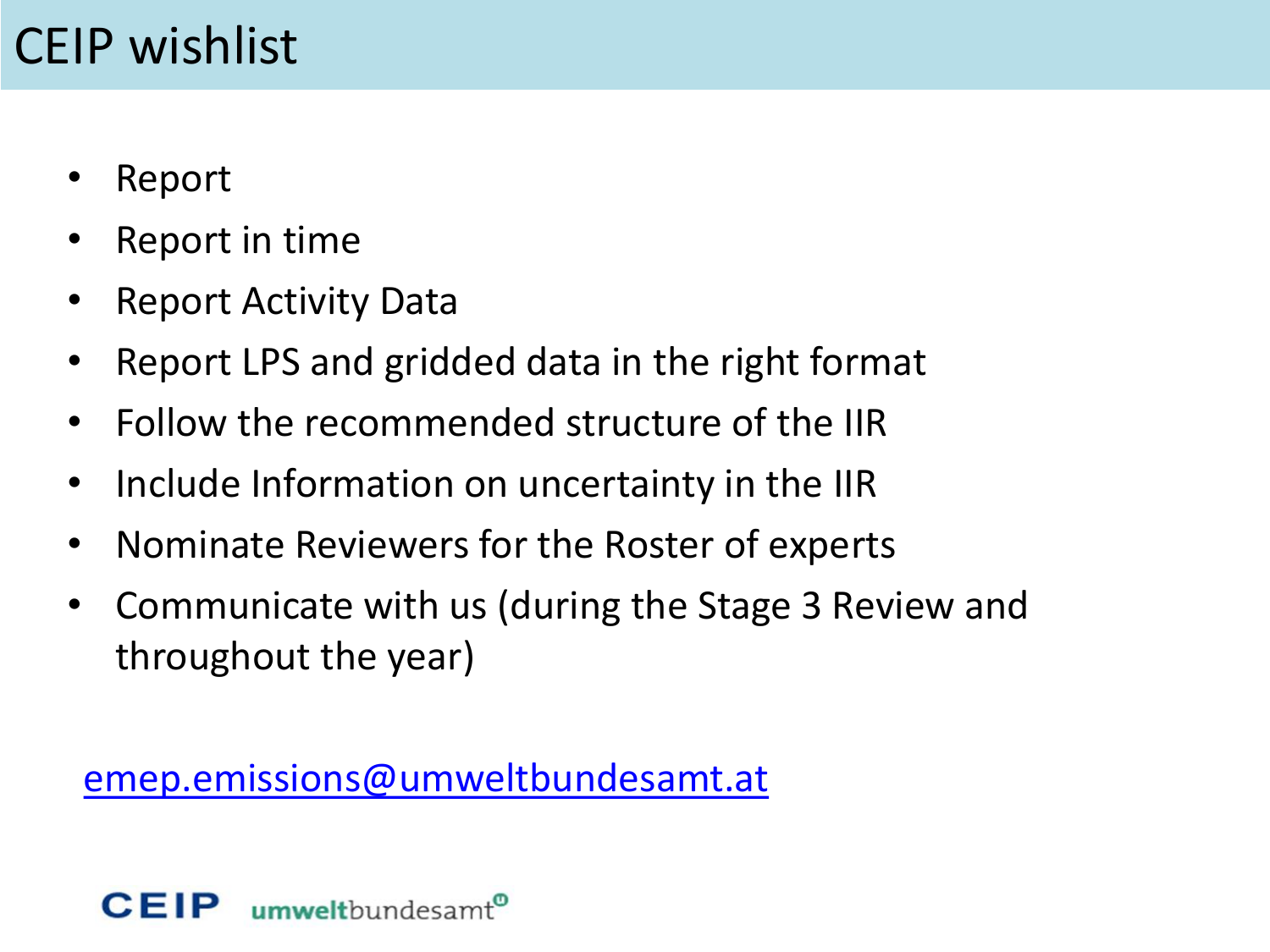# CONTACT & INFORMATION

- [www.ceip.at](http://www.ceip.at/)
- Sabine Schindlbacher, Robert Wankmüller, Katarina Mareckova,
- [emep.emissions@umweltbudnesa](mailto:Emep.emissions@umweltbudnesamt.at) mt.at
- Bradley Matthews
- Bernhard Ullrich

Umweltbundesamt, [www.umweltbundesamt.at](http://www.umweltbundesamt.at/)

TFEIP Meeting - Workshop